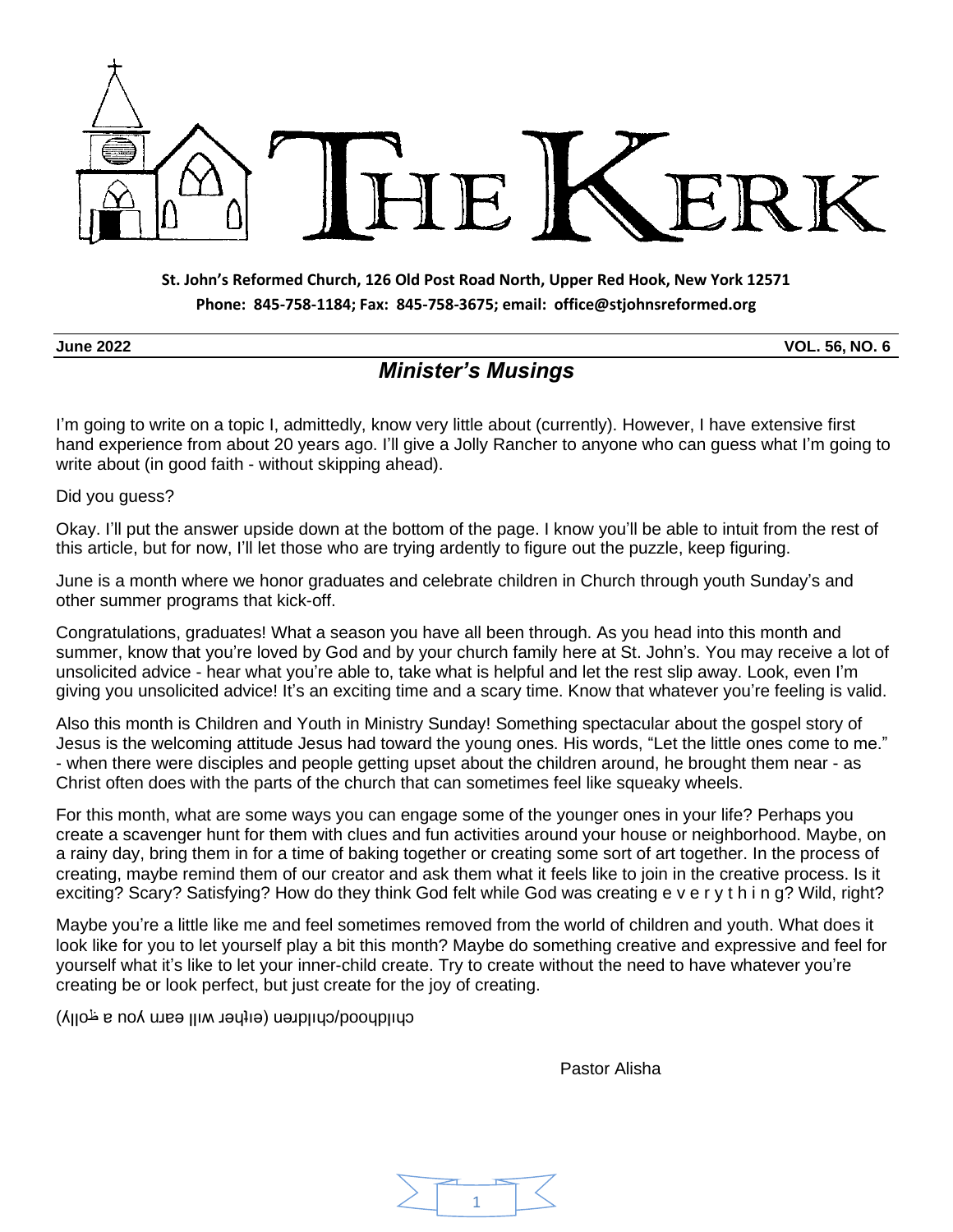### **Your New Administrator**

Greetings as your church administrator!

I'm happy and thankful that you have hired me to represent you in the office. St. John's has always been a part of my life and especially my spiritual journey. Even though my home church is the Red Hook United Methodist, I have fond memories of times that I spent at St. John's. As a young person, my Girl Scout Troop met here in the Fellowship Hall. My siblings and I attended many youth group events. We participated in the Easter Sunrise service and I led music. During combined services, my Dad and I sang with the choir. I played bells with the bell choir for a short period of time. I even attended Camp Fowler as a young girl and yes, I kissed the moose.

Personally, my family (Dad-Bill, Mom-Joan, Sister-Lori, Brother-Billy) and I have lived in Red Hook since 1975. I graduated from RHCSD in 1985. Currently, my husband and I live in Red Hook too. We have been married since 2009. We don't have any pets or children. We love animals, especially cats, and hope someday we will be able to adopt a cat or two. Dave and I love to go camping and fishing especially in the Adirondacks. We enjoy watching and routing for the NY Rangers (NHL team). It can get loud in our house.

I wish to thank everyone for the warm welcome! Shari has been the best mentor ever. Her organization skills are phenomenal and has helped me immensely to learn the aspects of the Administrator Position. I'm excited to be joining St. John's RC's family.

**----------------------------------------------------------**

#### **FATIH AND EDUCATION**

**Please note Desiree's new email address:** [desireeralbizu@gmail.com](mailto:desireealbizu@gmail.com)

#### **BIBLE STUDY**

Preaching Elder John Roberts leads a Bible Study open to all on Tuesdays mornings at 10:15 a.m. in the fellowship hall. Copies of the reading guide for the Revised Common Lectionary Year C are available in his mailbox in the education wing. You may also find this reading guide on the internet. There is no need for prior education to participate.

#### **---------------------------------------------------------- CHILDREN'S MINISTRIES**

Thanks to the help of numerous teachers, we continue to offer a program every Sunday for the younger elementary children using the DWELL curriculum from Faith Alive Christian Resources. This program will continue on throughout the summer. Resources for the older students were recently mailed to their homes. We hope to include as many children as possible in the worship service on RCA Children's Day, June 12. After the service there will be special ice cream treats served during Coffee Hour.



#### **BOOK CLUB**

**----------------------------------------------------------**

The selection for June's 6th Book Club discussion will be Passing by Nella Larsen. Book club will meet at 10 a.m. in the fellowship hall. Anyone who has read the book or listened to it is welcome to join in the discussion. The same of the set of the set of the set of the set of the set of the set of the s Room Called Earth by Madeleine Ryan.



----------------------------------------------------------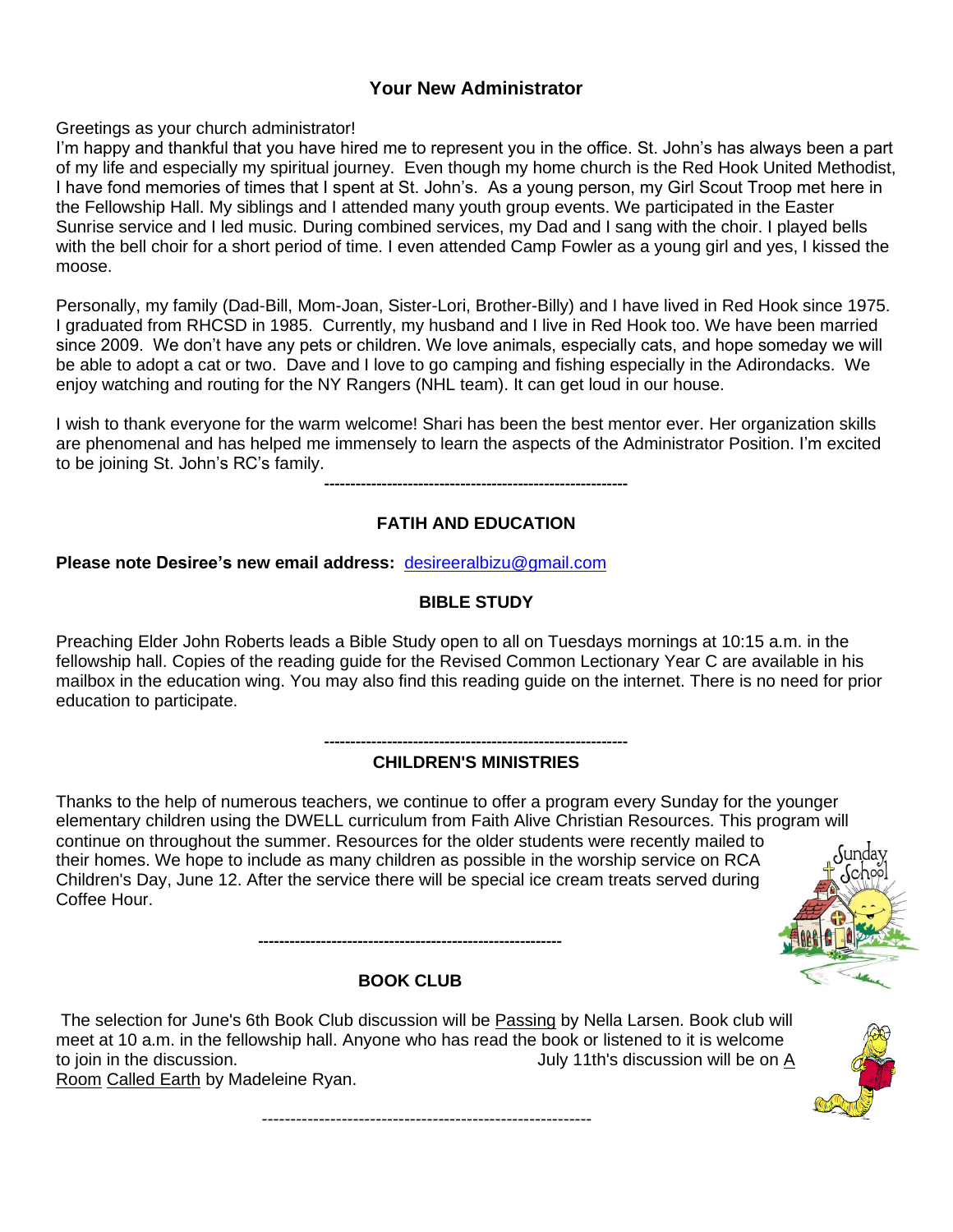#### **CONGRATULATIONS TO OUR HIGH SCHOOL GRADUATES!**

We will recognize and celebrate with the following high school seniors on June 19 during worship: Lynsey Dorval, Ben Finch, Scott Stoddard, Jason Swart, Ben Van Kleeck and Mason Wright. Congratulations and best wishes as these young people head out into the world.

#### ----------------------------------------------------------

#### **CONSISTORY NOTES May 19**, **2022**

Pastor Alisha opened the meeting, read Psalm 67, and led us in prayer.

#### **Pastoral Report**:

Pastor Alisha will be the Camp Minister at Fowler Camp and Conference Center, June 26 to July 2. She will find someone for pulpit supply on June 26. Preaching Elder John Roberts will be preach on July 3.

Other general announcements - Children's Day, June 12; Recognition of high school graduates on June 19; and General Synod in Pella, IA June 9-14. Commissioned Pastor James Walrath will be one of the Elder Delegates to represent the Classis of Mid-Hudson.

**Financial review** including monthly review, balance sheet and profit and loss vs. actual. Giving is almost \$4000 less than last year at this point. Pledges paid for the full year and donations for the organ and such may have given people the false impression that we are better off financially than we truly are.

#### **Committee reports**

**Faith and Education:** The Children's program is running each Sunday, there is a children's message in the morning service. The Children's Program will continue through the summer making use of the curriculum resources that we already own. There is no repetition of lessons as the students are aging up to new levels of instruction. We are fortunate to have a number of women in the congregation who are willing to lead this program.

**Mission and Outreach:** A reminder to keep local missions in mind as we proceed throughout this calendar year. There was discussion about the purpose of our food pantry as it is currently run. This prayer meeting will be continuing on the first Tuesday of the month and will focus on each Mission of the Month. June 7th will be the next prayer meeting.

**Personnel:** A new Administrator, Kristi Colburn, was hired and began working on May 4th.

**Property:** There was a very good response for Clean-Up Day in April and much got accomplished. The new stove hood has been installed. The fire-suppression system will be updated.

**Worship:** it was noted that the offering plates will stay in the back of the sanctuary instead of being passed during the service and that a new wireless microphone is in the works. Coffee hour has started back and it's going well. A statement recognizing the high level of COVID in our community had been emailed out to the congregation. Pastor Alisha will also speak to this issue during announcements on Sunday from the pulpit. The Re-Opening Committee will continue to monitor the local situation as they try to keep everyone healthy and make people feel safe. Tech consultants Carol & Tom are continuing to work on a solution for our sound system. We also discussed fellowship and where to hold it, inside or outside, with the rise in COVID levels. At the current time, we will continue to hold it indoors.

All committee reports accepted. **Working recommendations: none** The meeting was closed in prayer.

Respectfully submitted, Desiree Albizu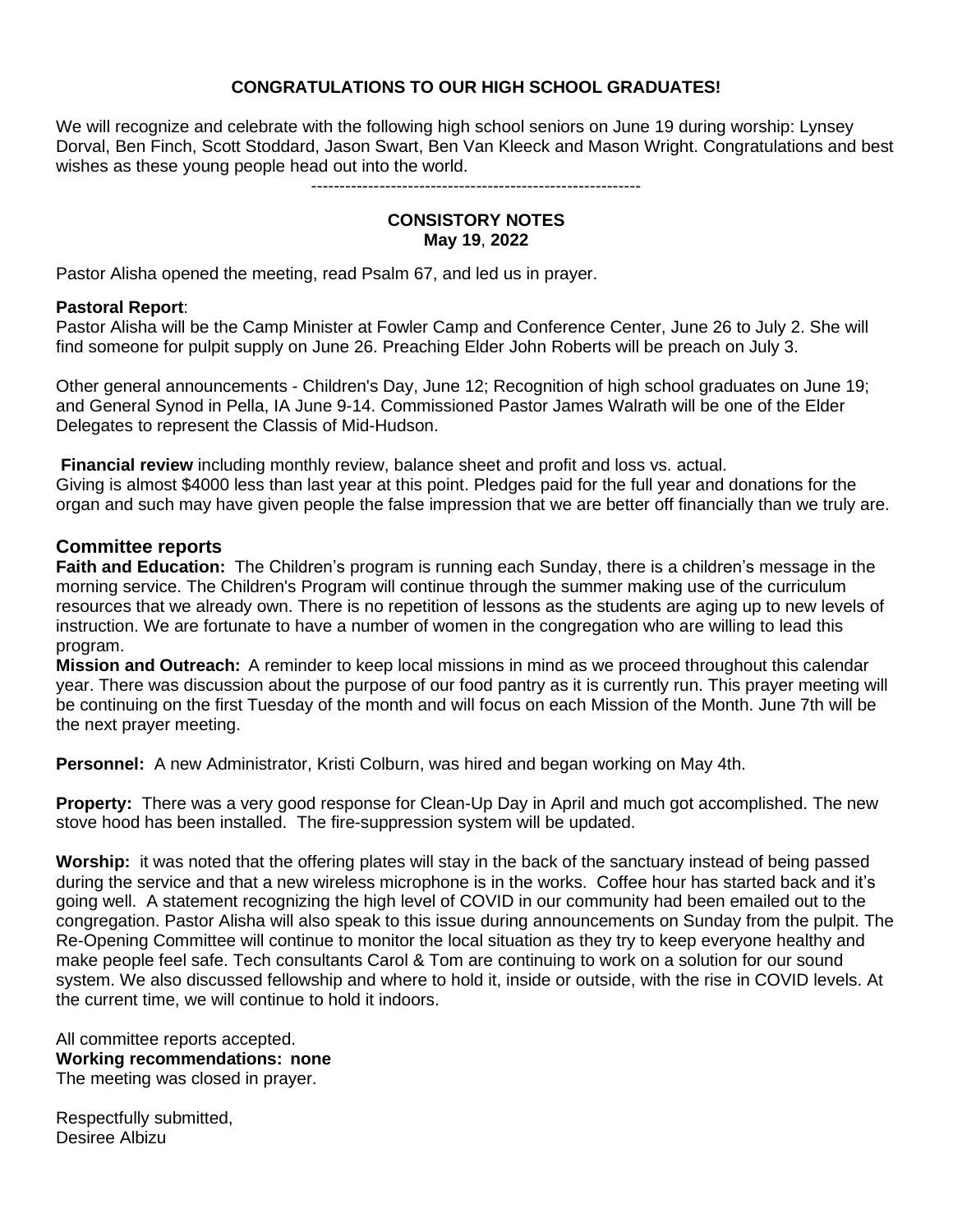#### **SCUDDER CIRCLE NEWS**

The Scudder Circle will meet at Savona's on June 2 at 12 noon. There is a sign-up sheet in the fellowship hall, or you may contact President Mary Bayer to let her know that you would like to attend. This luncheon is open to any woman who would like to join in the fun.

In July Scudder Circle will picnic at the church on July 7 at 12 noon. Anyone attending is welcome to bring a dish to share. If you prefer not to share due to any reason, please feel free to bring a "box lunch" and join in the fun. Hotdogs will be provided.

Plans for the fall meetings, October through December are being firmed up. **Please note that the December Luncheon has been moved to Friday, December 9th** as there was a conflict with the retired teacher's luncheon on our regular first Thursday date. Mark your calendars now, so you don't miss it.

Eileen Wambach continues to send out cards to people in the congregation who are ill, have lost a loved one or who are in need of cheer. Thank you, Eileen.

The members decided at the May meeting to send \$100 to the May-June Mission of the Month, Shadow of His Wings.

Rada Cutlery fundraiser sales continue via St. John's website. You may click on the Rada graphic on the website to access the items available for purchase. Check out the Rada website to see what you may find for your kitchen.

Scudder Circle supports missions via members' offering and donations. The group supports each Mission of the Month and our Church missionaries at Christmastime as well as other missions throughout the year. Offering or donations can be dropped off or mailed into the Church Office or made via Givelify online at any time. Please label them for Scudder Circle. Scudder Circle is open to all the women associated with St. John's Reformed Church.

----------------------------------------------------------

#### **MISSION OF THE MONTH**

Mission and Outreach is continuing to help Afghan refugees settling in our state.

Please help if you can. We would like to **collect items to be delivered to the US Committee for Refugees and Immigrants in Albany** to help Afghan families settling in the region.

Attached is a list if items needed.

We will have a box placed in the fellowship hall for collection during the month of June.

#### **Donated Items**

Imagine coming to a new country with your entire family and only a few suitcases. You would need some help to get started in your new home!

Below is a list of items most needed to set up a household for a refugee family. While there are many other things that may be useful, there is limited storage space and priority is given to these essential items. New and gently used items are accepted, but cannot make repairs or launder items.

#### **Accepted donations:**

**Gift cards** to stores where household essentials, groceries and clothing maybe purchased.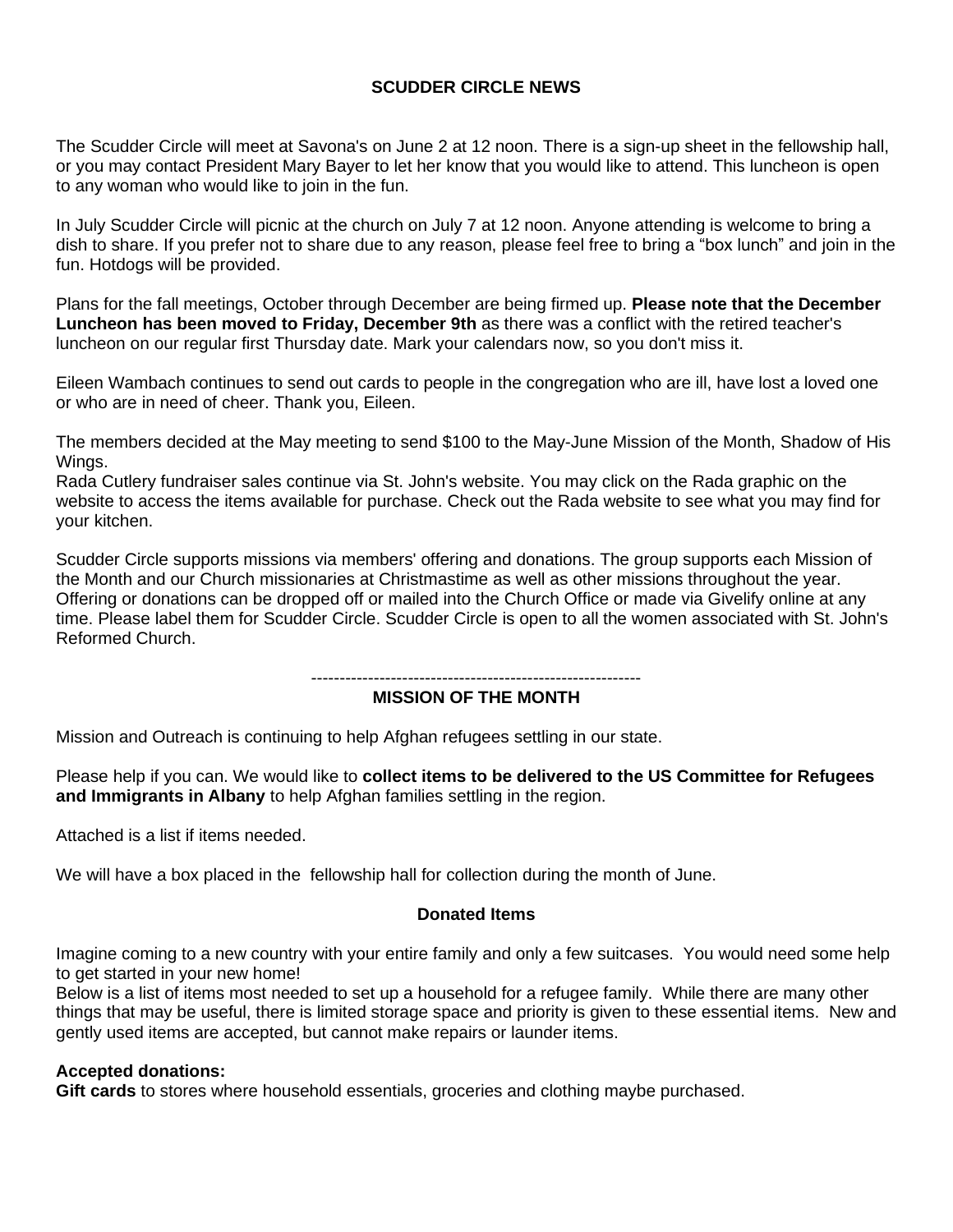**Kitchen:** dishes, glasses, silverware, pots, pans, woks, rice cookers, cooking utensils, mixing bowls, can openers

**Bathroom:** bath towels, bath mats, shower curtain and rings, toilet paper, facial tissue

**Household:** paper, notebooks, pens, pencils, school supplies, scissors, light bulbs, lamps, flashlights

**Bedroom:** sheet sets (twin/double/queen), comforters, blankets pillow (**NEW),** pillowcases, alarm clocks, plastic clothing hangers, window curtains/rods

**Personal hygiene:** toothbrushes, toothpaste, soap, shampoo, deodorant, disposable razors, sanitary napkins, diapers, other baby items

**Cleaning supplies:** mops, buckets, brooms, dustpans, toilet brush and holder, wastebaskets, trash bags, paper towels, dish soap, sponges, kitchen cleaner, all purpose cleaner, laundry detergent.

**Winter wear:** coats, boots, gloves, mittens, hats, scarves ----------------------------------------------------------

# **Prayer Meeting on June 7th at 7pm in the Sanctuary**

#### "Religion that is pure and undefiled before God, the Father, is this: to visit the orphans and widows in **their affliction, and to keep oneself unstained from the world." (James 1:27)**

We will pray for all the children and staff at Shadow Of His Wings Children's Homes: For vacancies to be filled, for work to progress on two new homes, and for Casa Maria House as it welcomes pregnant teenagers. ----------------------------------------------------------

#### " He defends the cause of the fatherless and the widow, and loves the foreigner residing among you, **giving them food and clothing" (Deuteronomy 10:18)**

We will pray for the children on our southern border: for those being held in temporary detention, shelters, group homes and foster homes, for those children who were separated from their parents,

#### **We pray that agencies will always consider the best interests of the child in every situation.**

----------------------------------------------------------

#### **"Whoever receives one such child in my name receives me, and whoever receives me, receives not me but him who sent me." (Mark 9:37)**

We will pray for the children in Ukraine, that they may they be delivered from danger and find safe shelter, food and rest.

We will pray for all humanitarian organizations helping in Ukraine and neighboring countries.

----------------------------------------------------------

#### **"Defend the weak and the fatherless:uphold the cause of the poor and the oppressed. Rescue the weak and the needy: deliver them from the hand of the wicked" (Ps. 82: 3-4)**

We will pray for an end to violence against children, and for the protection of all children. We pray that we will not forget your command to support children and families in need.

This is an open prayer meeting. The schedule is flexible…people can bring other concerns that are on their hearts. People are welcome to come and pray in whatever way is comfortable for them, in silence or out loud.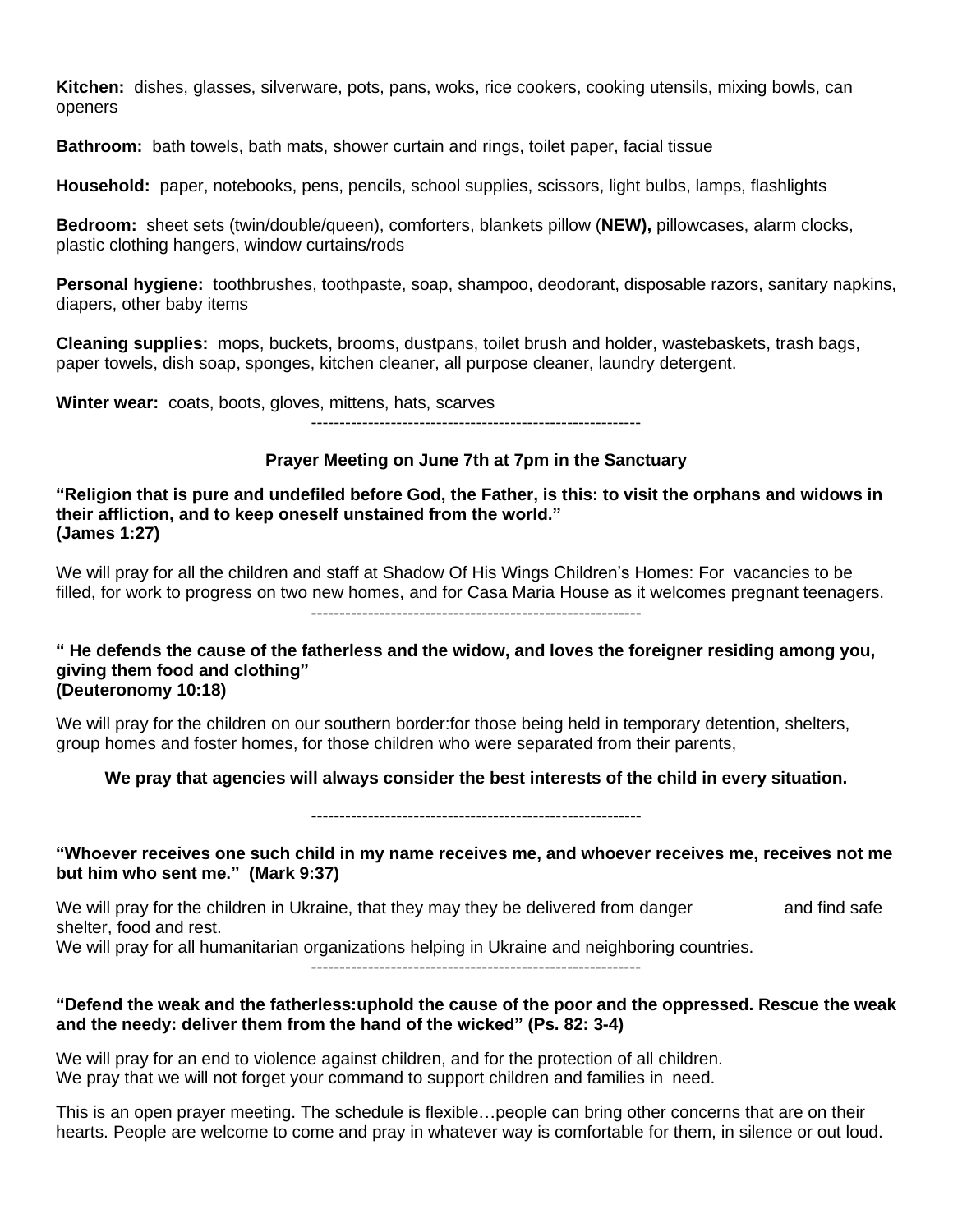

To our high school graduates **Lynsey Dorval, Benjamin Finch, Scott Stoddard, Jason Swart, Benjamin VanKleeck, Mason Wright**

to our Reverend Roger and Bernice Leonard Scholarship winners, **Benjamin Finch, and Jason Swart.**



----------------------------------------------------------

**who turned out for Spring Clean Up Day: Pete Lawson, Denny Doyle, Wayne Swart, Laurie DeCiutiis, Cathy and Hop Michael, Glenn Countryman, Pete Fenaroli, Roland Page, Mary Bayer, Al Trezza and his tractor, Dave and Chris Grover!** A lot of things got accomplished; and thanks to Desiree Albizu for the homemade banana bread for snack!

to **Glenn Countryman** for fixing the education door.

to **Hop, Glenn, and Ed** for helping to bring the donated food to the food pantry.

Deadline for the **July/August** Kerk is **June 10.**

of a business card to be photocopied will cost \$5 per issue.

----------------------------------------------------------



If you would like to receive the Kerk by e-mail (a little more reliably on time than the paper version being mailed to your home) e-mail the church and let us know; [office@stjohnsreformed.org.](mailto:office@stjohnsreformed.org)

Personal ads of no more than 3 lines will be accepted for \$1 per issue. Business ads in the form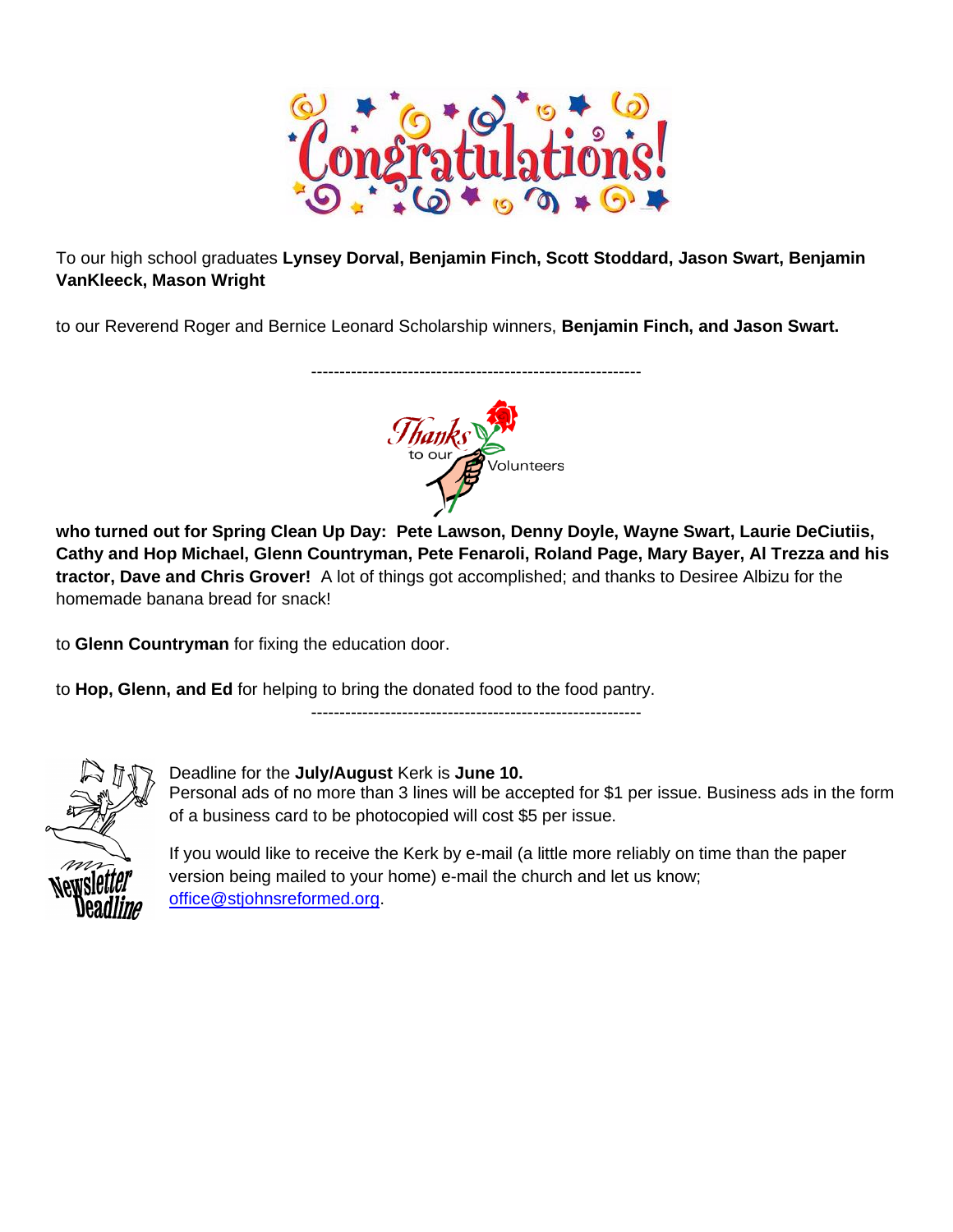#### **St. John's Reformed Church**



#### **FINANCIAL REPORT April 2022**

**Income** \$19,549.78 **Expenses** \$18,238.01 **+ \$ 1,311.77**

> **Year To Date January - December 2021**

| Income          | \$74,112.22     |
|-----------------|-----------------|
| <b>Expenses</b> | \$72,798.66     |
|                 | $+$ \$ 1,313.56 |

Thank you to everyone who donated to the **April Mission of the Month**: **Ukraine, a check for \$1980.63 was sent to Church World Service**

**Update on Organ donations:** 

| <b>Balance 03/13/22</b> | \$3075 |
|-------------------------|--------|
| donatons in April       | - 3075 |
| balance                 | O      |

#### **The organ has been completely paid for. Thank you to all who donated!**

#### **Did you know..**

The Financial Report that you see above is simply a snapshot of our finances at the end of last month. There are other factors that need to be considered to better understand the financial situation.

1. The Year-to-Date Income includes a few pledges that are paid in full. This is a wonderful and efficient way to receive church pledges but the entire amount immediately becomes part of that month's income, giving a distorted income value for that month.

2. Here is the good news: The new organ has been entirely paid for through donations!!! Almost \$3,600 was received for the organ in April. Gifts directed to capital projects like this are a welcome way to satisfy the expenses of a project. The month the gifts are received will have an increased income, although that money is not helping to pay current expenses.

3. The timing of the payments of large annual commitments such as Denominational Assessment or annual insurance premiums can distort the expenses of a given month.. Half of the Denominational Assessment has been paid, with the help of member donations of \$3,346. The next two quarterly payments (\$1,1995 each) will have to come from our checking account.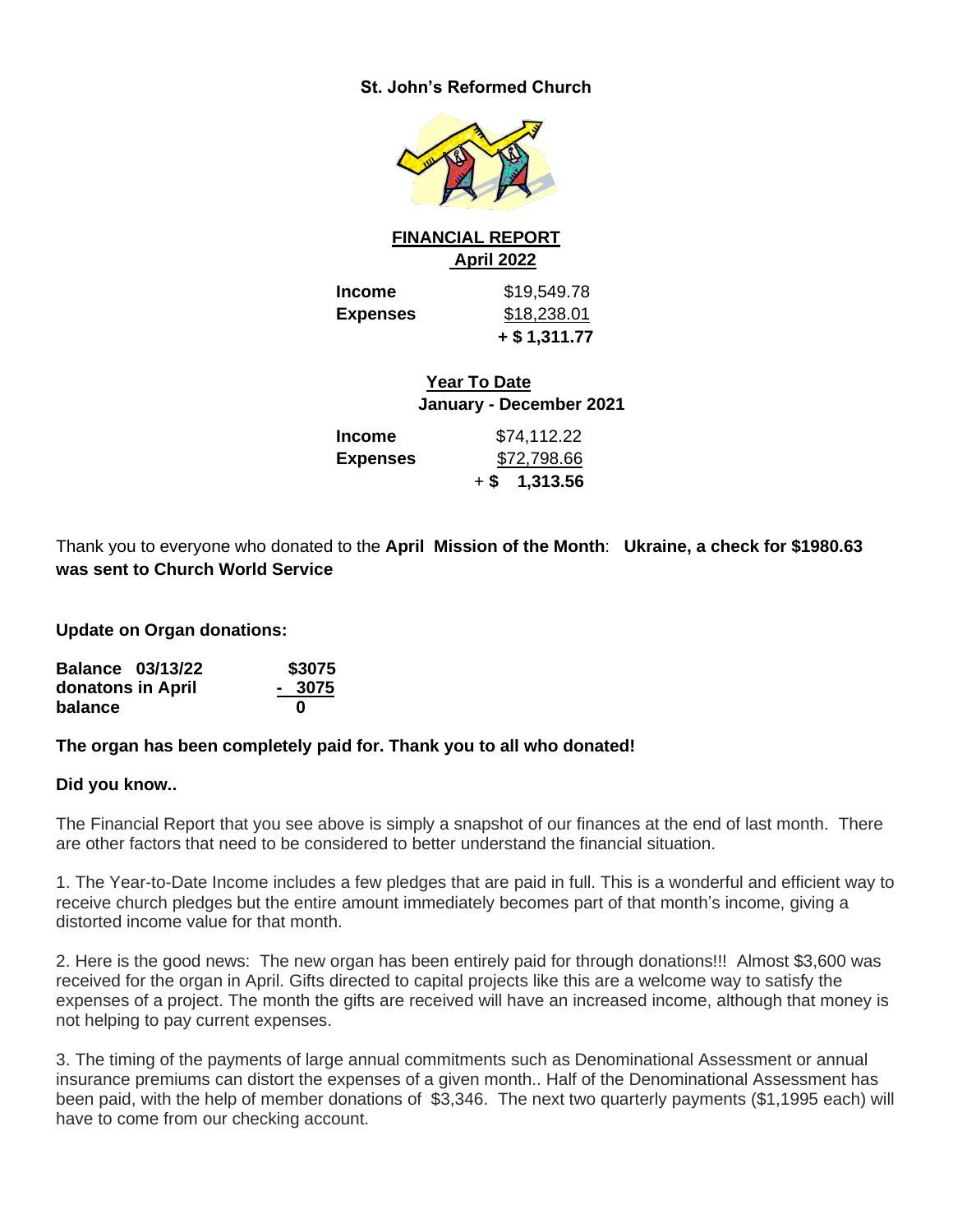4. Comparison of regular envelope offering from the previous year shows a downward trend.

2022 Jan.-April \$56,674 2021 Jan.-April \$60,256 -\$3,582

Regular envelope offerings are not keeping up with St. John's regular expenses.

Thank you for supporting this congregation. It is good to have a positive balance at this point in time. However, there is still concern about our expenses and obligations for the rest of 2022.

----------------------------------------------------------

The Finance Committee

# **Church Calendar**

Sundays **10 a.m. in person** and you can also join live on Zoom.

You can continue to visit **"St. John's in Red Hook" on YouTube** for the Sunday service also!

#### **https://us02web.zoom.us/j/88588306134?pwd=e W92WFgzUXdjSEIwOG5KcFVBZGV6dz09**

**Meeting ID: 885 8830 6134 Passcode: 126126**

**To phone in: Dial by your location** +1 929 205 6099 US (New York)

The bulletin for each service can be found on the website: [wwwstjohnsreformed.org.](http://wwwstjohnsreformed.org/) Click on the dropdown box for worship.

#### **Children's Ministry Program** Sundays at 10 a.m.

**Rev. Alisha Riepma** Tues., Wed., Fri. 845-758-1184

pastoralisha@stjohnsreformed.org

**Kristi Colburn, Administrator** Mon, Wed, Fri. 9 a.m. to 3 p.m. Thurs. 9 a.m. to 1 p.m.

**Michele Zagorski, Financial Consultant** Thurs. 9:30 - 11:30 a.m. Every other Thursday

**Food Pantry Distribution** Mon. 9 a.m. to 12:30 p.m. Wed. 9 a.m. to 2:30 p.m.

**Bible Study** Tuesdays 10:15 a.m. in the fellowship hall

#### **EVENTS**

**Scudder Circle Luncheon at Savona's** Thurs. June 2, 12 p.m.

**Mission & 0utreach Meeting** Sunday, June 5, 11:30 a.m.

**Book Lover's Club** Monday, June 6, at 10 a.m. *The Passing* by Nella Larson

**Finance Committee meeting** Monday, June 6, 7 p.m. on Zoom

**Prayer and Meditation Service** June 7, 7 p.m., Sanctuary

**Old Dutch Village Garden Club** Thurs. June 9, 12:30 p.m.

**Property meeting** Tues. June 14, 7 p.m.

**Elders meeting** Thurs. June 16, 7 p.m.

**Consistory meeting** Thurs. June16, 7:30 p.m.

**Boy Scout Leaders meeting** Thurs. June 30, 7 p.m.